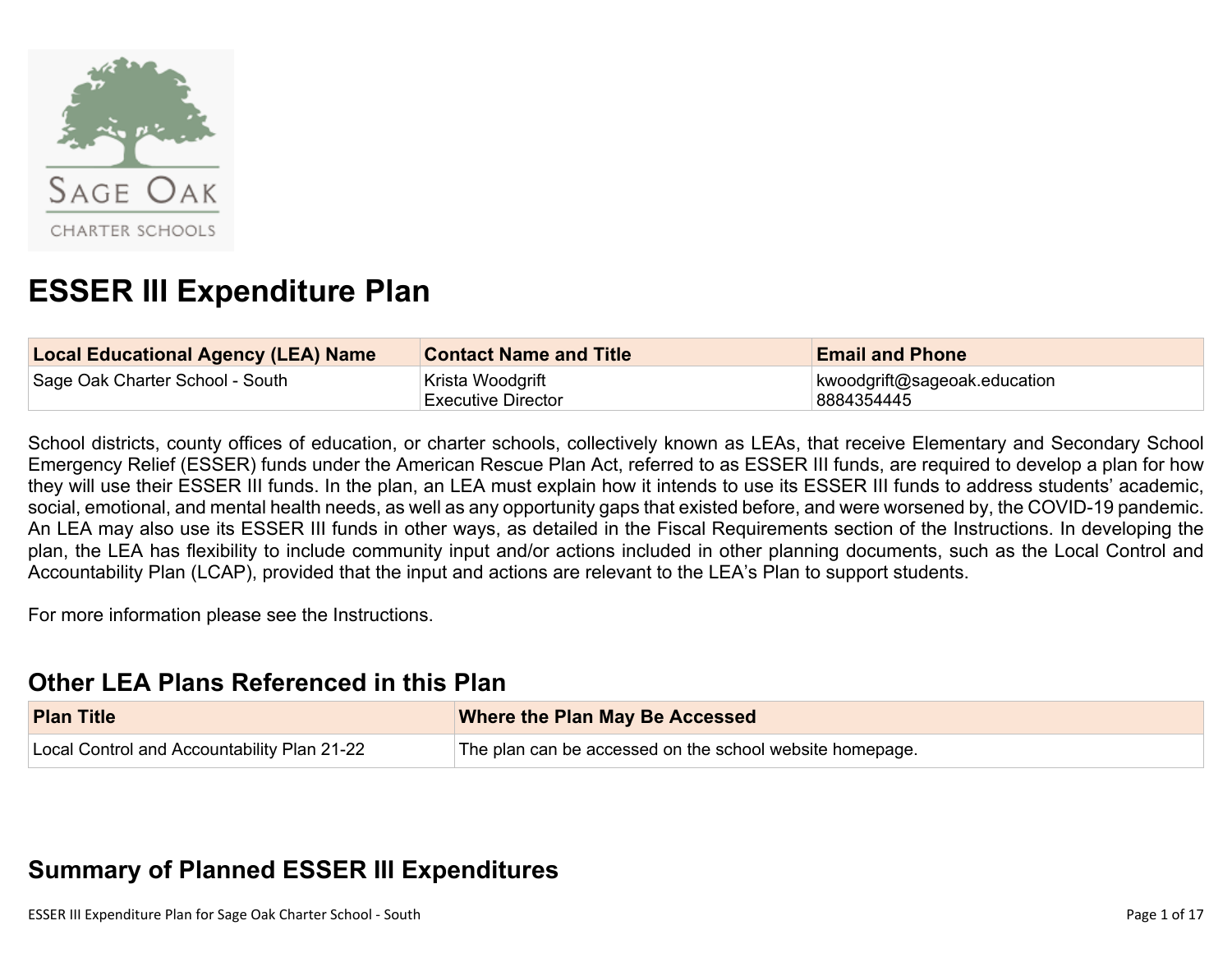Below is a summary of the ESSER III funds received by the LEA and how the LEA intends to expend these funds in support of students.

#### **Total ESSER III funds received by the LEA**

0

| <b>Plan Section</b>                                                                      | <b>Total Planned ESSER III</b> |
|------------------------------------------------------------------------------------------|--------------------------------|
| Strategies for Continuous and Safe In-Person Learning                                    | \$15,541                       |
| Addressing Lost Instructional Time (a minimum of 20 percent of the LEAs ESSER III funds) | \$51,793                       |
| Use of Any Remaining Funds                                                               | \$183,672                      |

#### **Total ESSER III funds included in this plan**

\$251,006

### **Community [Engagement](#page-12-0)**

An LEA's decisions about how to use its ESSER III funds will directly impact the students, families, and the local community. The following is a description of how the LEA meaningfully consulted with its community members in determining the prevention and mitigation strategies, strategies to address the academic impact of lost instructional time, and any other strategies or activities to be implemented by the LEA. In developing the plan, the LEA has flexibility to include input received from community members during the development of other LEA Plans, such as the LCAP, provided that the input is relevant to the development of the LEA's ESSER III Expenditure Plan.

For specific requirements, including a list of the community members that an LEA is required to consult with, please see the Community Engagement section of the Instructions.

A description of the efforts made by the LEA to meaningfully consult with its required community members and the opportunities provided by the LEA for public input in the development of the plan.

Throughout the 20-21 school year, Sage Oak offered multiple opportunities for stakeholders to be involved in the development of the ESSER III plan, as well as the Learning Continuity and Attendance Plan (LCP), and Local Control and Accountability Plan (LCAP). Sage Oak utilized data and feedback from the numerous engagement opportunities provided, pursuant to LCAP/LCP and ESSER III. The opportunities provided are as follows:

LCAP/LCP Survey to Stakeholders 12/2020 sent via weekly email to parents, teachers, and students.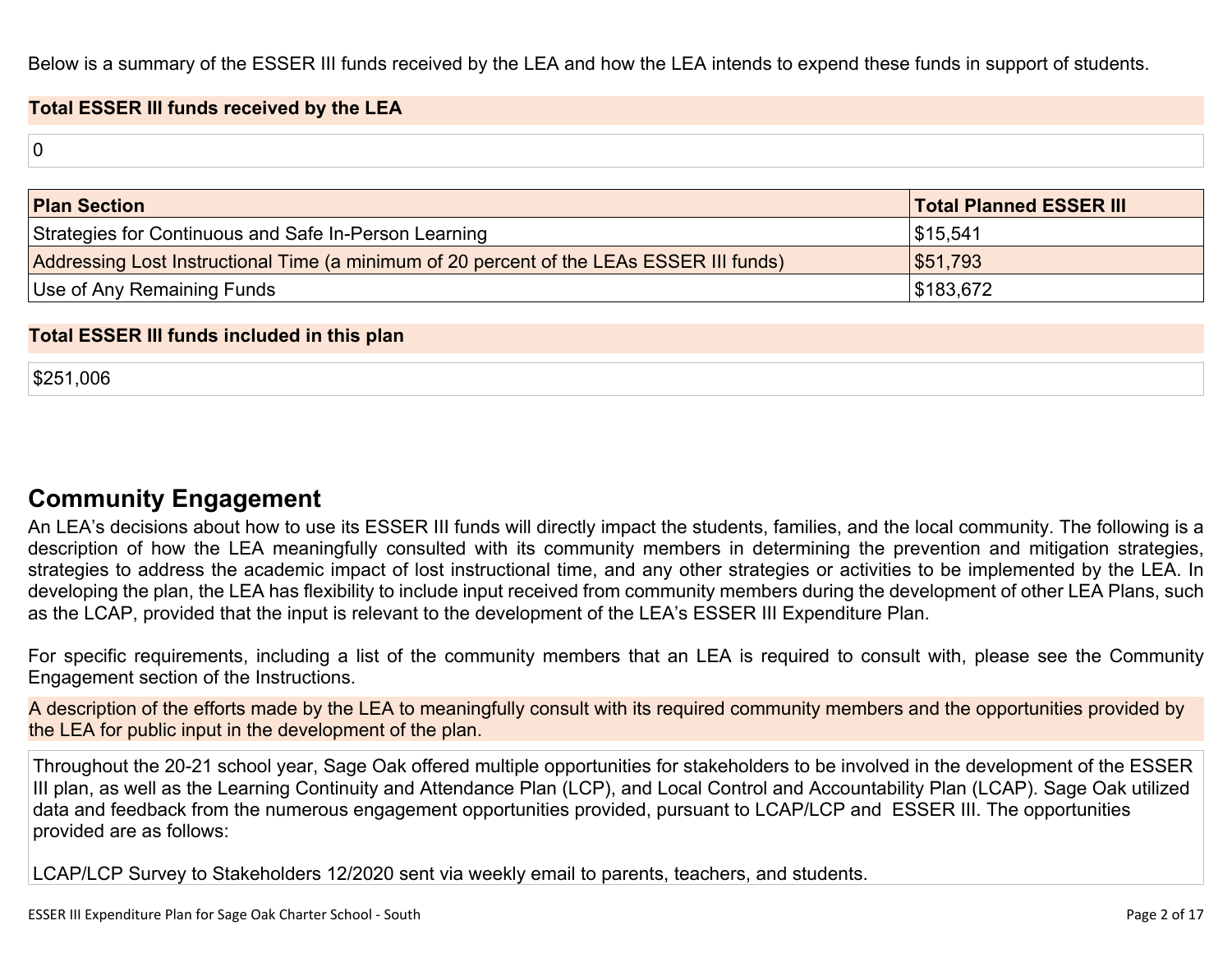LCAP/LCP School Site Council Public Meetings 8/2020; 1/2021; 4/202; 5/2021 with agenda posted on school website and at physical school office site pursuant to Brown Act.

ESSER III Survey to Stakeholders (students, parents, teachers, community providers, administration, support staff) 6/2021 sent via individual emails to our parents, teachers, students, support staff, community providers, and administration.

ESSER III School Site Council Public Meeting 6/2021 with agenda posted on school website and at physical school office site pursuant to Brown Act.

A description of how the development of the plan was influenced by community input.

In order to properly develop the ESSER III Expenditure Plan, Sage Oak sought out community input on how best to utilize the funds. The school reviewed the LCAP stakeholder engagement data from the 20-21 school year, as well as implemented an ESSER specific stakeholder survey and engaged the School Site Council during a public meeting.

Through review of the data and feedback, it was evident that Sage Oak stakeholders would like to see the school provide:

Expanded learning opportunities Increased access to supplemental curriculum for all grade levels, including college and career readiness Mental health supports and services Access to technology Proper staffing

In reviewing the LCAP stakeholder input survey, which took place in the 20-21 school year, our stakeholders input showed that the school needed to focus on mental health supports.

84% of parents were aware of the student mental health resources offered by the school, but only 3% of the parents utilized these resources.

75% of students were aware of the student mental health resources offered by the school, but only 25% of the students utilized these resources.

The LCAP stakeholder input survey also showed that the school needed to focus on college and career readiness.

75% of parents felt that the school provided opportunities for high school students to participate in Career Technical Education courses or graduation pathways.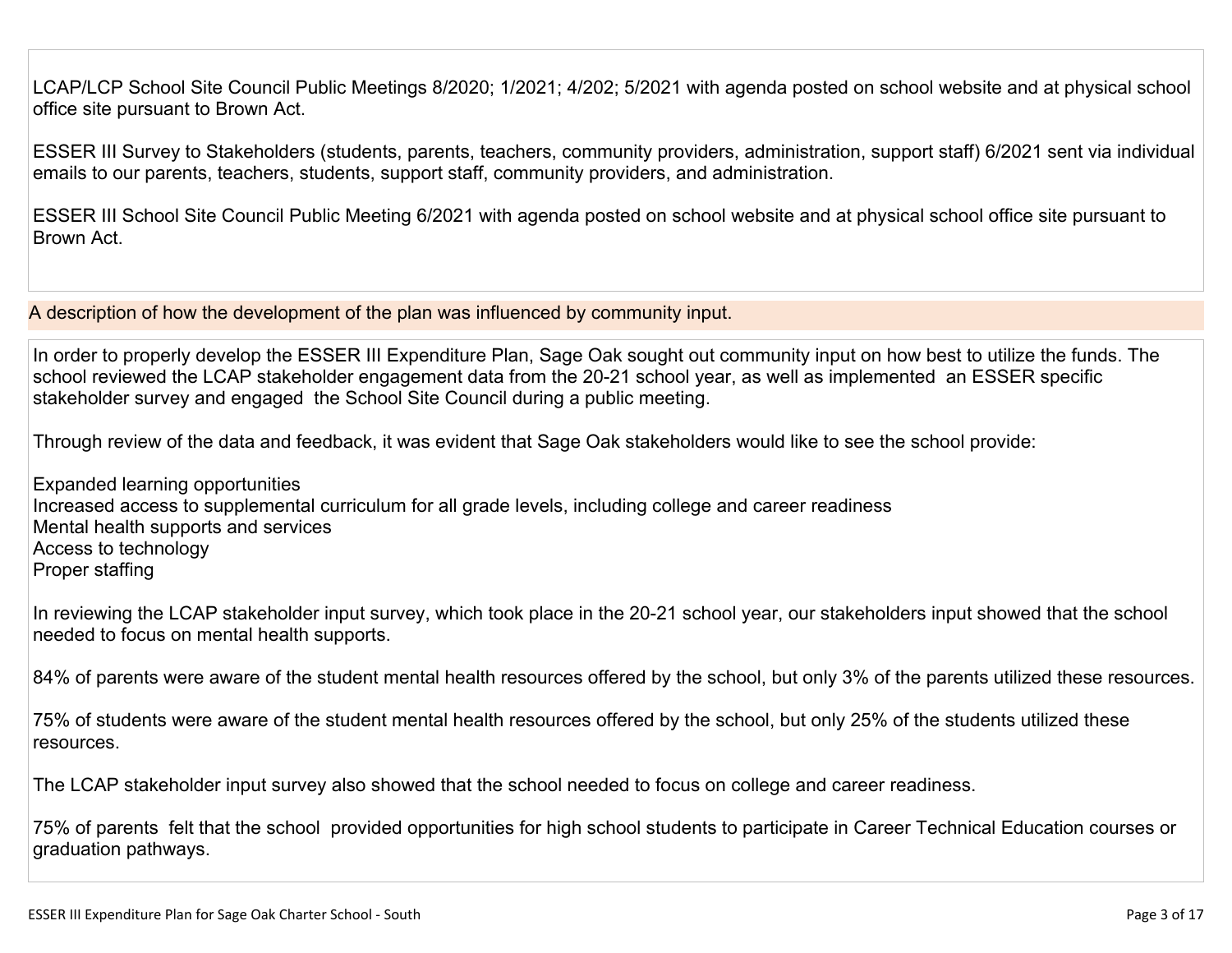In surveying our stakeholder groups of teachers, staff, parents, and community providers regarding how they would like to see ESSER funding utilized, we found the following:

Parents:

74% stated they wanted the funds spent on increased learning opportunities 64% stated they wanted funds spent on supplemental curriculum and materials 55% stated they wanted better access to technology for student groups

Teachers/Staff:

79% stated they wanted activities necessary to maintain operations, continuity of services, and continuing employment of existing staff 73% stated they wanted new staffing to support the school's new programs, growth, and legal mandates 70% stated they wanted funds spent on supplemental curriculum and materials

Community Providers:

80% stated they wanted better access to technology for student groups 80% stated they wanted funds spent on supplemental curriculum and materials 73% stated they wanted the funds spent on increased learning opportunities

In the development of the ESSER III Expenditure Plan, the school took stakeholder feedback into account and included the following:

Expanded learning opportunities with summer learning programs, learner engagement opportunities throughout the school year, and paraprofessionals to assist with specific student groups.

Increased access to supplemental curriculum for all grade levels, including college and career readiness, schoolwide learning online subscriptions targeting learning recovery, and teacher online learning subscriptions.

Mental health supports and services with an increase in school counseling services and staffing, as well as mental health curriculum and materials.

Access to technology with technology for English learners, foster youth, and homeless youth, which enables them to access supplemental curriculum and expanded learning opportunities.

Proper staffing with new positions to implement the new legal mandates and operations pursuant to the school.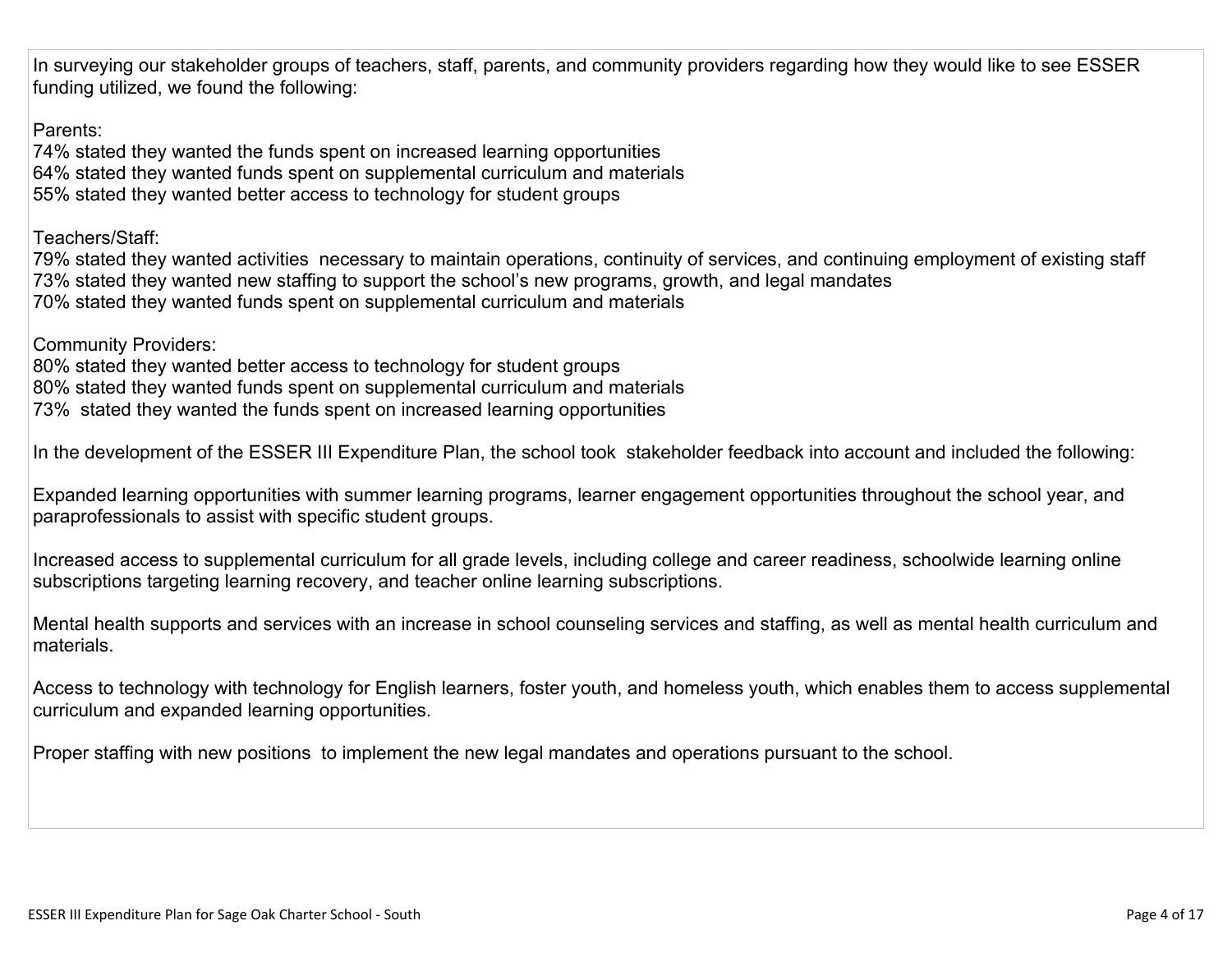## **Actions and [Expenditures](#page-14-0) to Address Student Needs**

The following is the LEA's plan for using its ESSER III funds to meet students' academic, social, emotional, and mental health needs, as well as how the LEA will address the opportunity gaps that existed before, and were exacerbated by, the COVID-19 pandemic. In developing the plan, the LEA has the flexibility to include actions described in existing plans, including the LCAP and/or Expanded Learning Opportunity (ELO) Grant Plan, to the extent that the action(s) address the requirements of the ESSER III Expenditure Plan. For specific requirements, please refer to the Actions and Expenditures to Address Student Needs section of the Instructions.

### **Strategies for [Continuous](#page-14-1) and Safe In-Person Learning**

A description of how the LEA will use funds to continuously and safely operate schools for in-person learning in a way that reduces or prevents the spread of the COVID-19 virus.

#### **Total ESSER III funds being used to implement strategies for continuous and safe in-person learning**

\$15,541

| <b>Plan Alignment (if</b><br>applicable) | <b>Action Title</b>                    | <b>Action Description</b>                                                                                                                                                                                                                                                                                                                                                                      | <b>Planned ESSER III</b><br><b>Funded Expenditures</b> |
|------------------------------------------|----------------------------------------|------------------------------------------------------------------------------------------------------------------------------------------------------------------------------------------------------------------------------------------------------------------------------------------------------------------------------------------------------------------------------------------------|--------------------------------------------------------|
| LCAP, Goal 3, Action<br>Item 5           | <b>Safety Materials &amp; Staffing</b> | The school will purchase items to ensure a safe return to in-<br>person student and staff interactions, which includes first aid<br>and COVID-19 safety supplies, thermometers, and face<br>masks. The school will also employ a Safety Compliance<br>Technician to track changes in federal, state and county<br>requirements, support the school with PPEs, training, and<br>COVID-19 needs. | \$15,541                                               |

## **Addressing the Impact of Lost [Instructional](#page-15-0) Tim[e](#page-15-0)**

A description of how the LEA will use funds to address the academic impact of lost instructional time.

#### **Total ESSER III funds being used to address the academic impact of lost instructional time**

\$51,793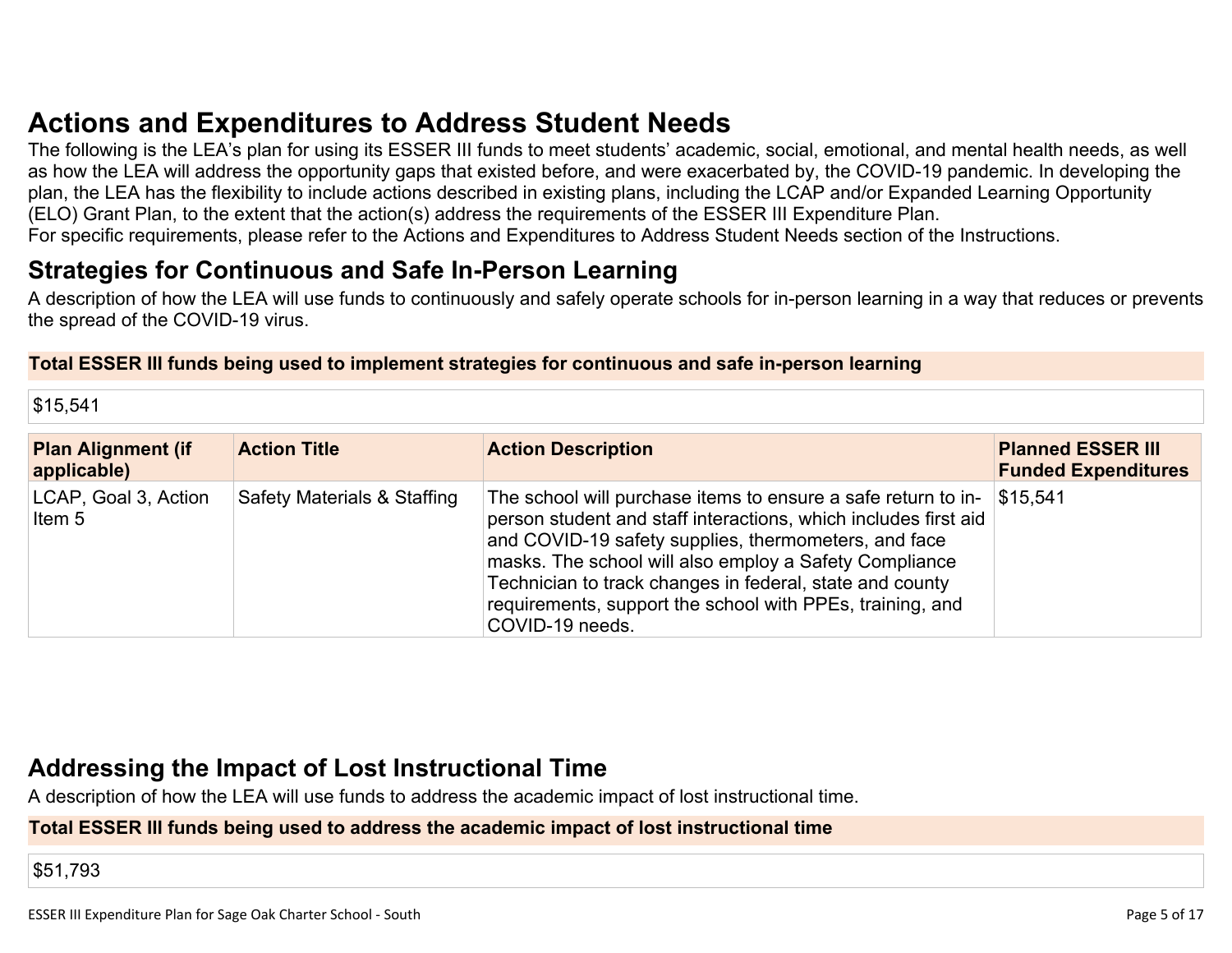| <b>Plan Alignment (if</b><br>applicable)  | <b>Action Title</b>                                    | <b>Action Description</b>                                                                                                                                                                                                                                   | <b>Planned ESSER III</b><br><b>Funded Expenditures</b> |
|-------------------------------------------|--------------------------------------------------------|-------------------------------------------------------------------------------------------------------------------------------------------------------------------------------------------------------------------------------------------------------------|--------------------------------------------------------|
| LCAP, Goal 1, Action<br>Item 2            | Supplemental Curriculum for<br>Lost Instructional Time | The school will provide research-based supplemental<br>curriculum for students and teachers to target lost<br>instructional time. The curriculum will be delivered via online<br>learning platforms and daily and weekly live instruction<br>opportunities. | \$10,774                                               |
| LCAP, Goal 1, Action<br>Item 2            | <b>Student Technology</b>                              | The school will provide student technology to English<br>learners, homeless youth, and foster youth to allow them to<br>access supplemental curriculum and expanded learning<br>opportunities.                                                              | \$2,452                                                |
| LCAP, Goal 1, Action<br>Item 2            | <b>Summer Learning Program</b><br>Staffing             | The school will offer a summer learning program that<br>includes staffing a coordinator and subject matter specific<br>teachers to allow student access to credit recovery courses<br>and lost instructional time courses.                                  | \$13,314                                               |
| LCAP, Goal 1, Action<br>Item <sub>2</sub> | Paraprofessionals                                      | The school will be hiring paraprofessionals to assist<br>teachers in specific student group instruction focusing on<br>student achievement and lost instructional time.                                                                                     | \$25,253                                               |

## **Use of Any [Remaining](#page-15-1) Fund[s](#page-15-1)**

A description of the how the LEA will use any remaining ESSER III funds, as applicable.

### **Total ESSER III funds being used to implement additional actions**

| \$183,672                                |                                         |                                                                                                                                                                                                                                                                                                          |                                                        |
|------------------------------------------|-----------------------------------------|----------------------------------------------------------------------------------------------------------------------------------------------------------------------------------------------------------------------------------------------------------------------------------------------------------|--------------------------------------------------------|
| <b>Plan Alignment (if</b><br>applicable) | <b>Action Title</b>                     | <b>Action Description</b>                                                                                                                                                                                                                                                                                | <b>Planned ESSER III</b><br><b>Funded Expenditures</b> |
| LCAP, Goal 1, Action<br>Item 2           | Supplemental Curriculum &<br>Engagement | The school will provide research-based supplemental<br>curriculum for students and teachers to improve student<br>achievement in grades K-12. The curriculum will focus on<br>core subjects and college and career readiness and will be<br>delivered via online learning platforms and daily and weekly | \$24,957                                               |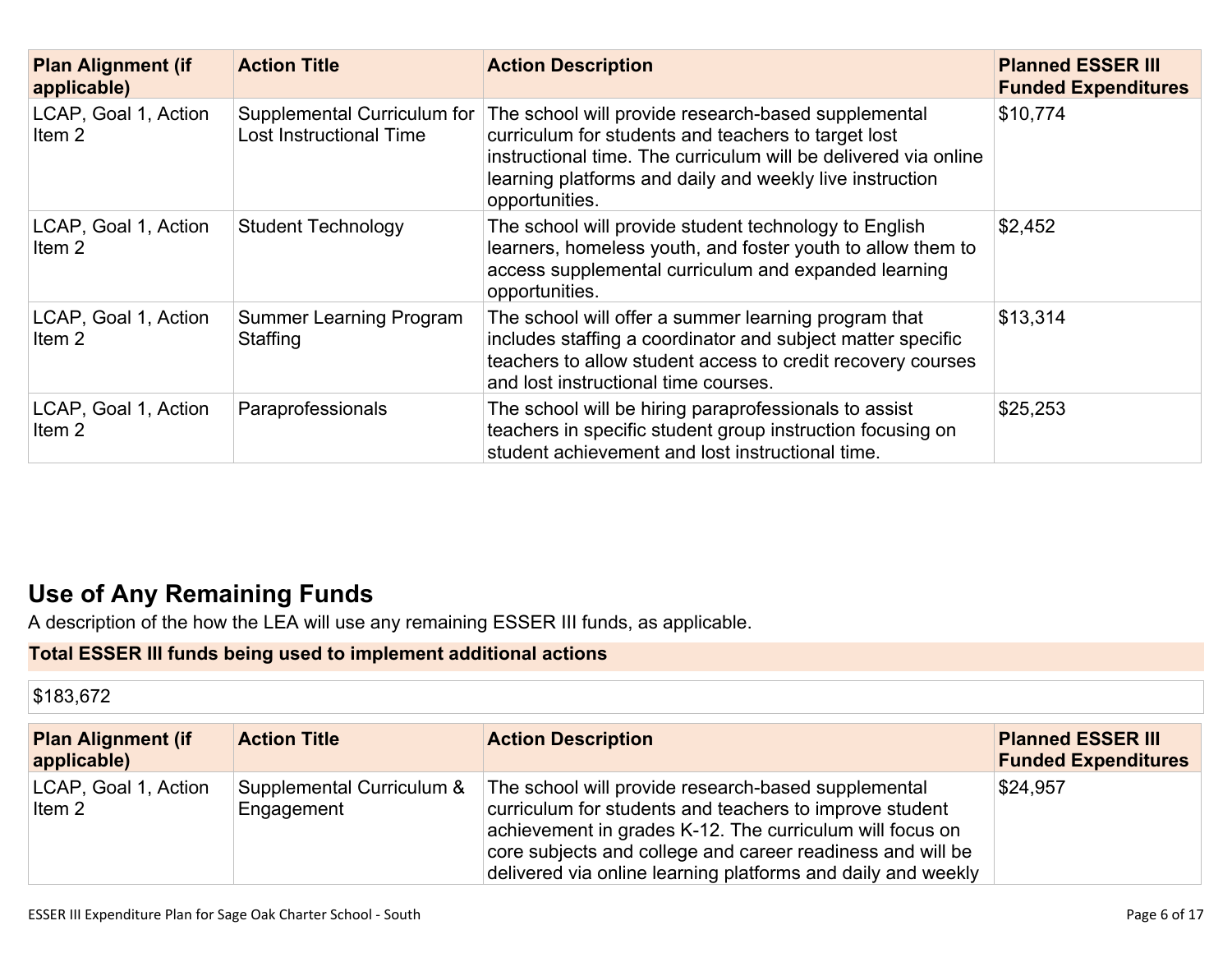| <b>Plan Alignment (if</b><br>applicable)  | <b>Action Title</b>                                  | <b>Action Description</b>                                                                                                                                                                                                                                                                                    | <b>Planned ESSER III</b><br><b>Funded Expenditures</b> |
|-------------------------------------------|------------------------------------------------------|--------------------------------------------------------------------------------------------------------------------------------------------------------------------------------------------------------------------------------------------------------------------------------------------------------------|--------------------------------------------------------|
|                                           |                                                      | live instruction opportunities. The school will also offer<br>student engagement opportunities, as student engagement<br>has a direct correlation to increased academic achievement.                                                                                                                         |                                                        |
| LCAP, Goal 2, Action<br>Item 2            | Mental Health Staffing,<br>Materials, and Curriculum | The school will be increasing its counseling positions to hold<br>student groups, complete risk assessments, and offer tier<br>two individual counseling. The school will also purchase<br>curriculum and materials.                                                                                         | \$17,078                                               |
| LCAP, Goal 1, Action<br>Item <sub>4</sub> | <b>Professional Development</b>                      | The school will incentivize certain credentials and<br>certifications to improve the Sage Oak program and ensure<br>all credentialed teachers are properly authorized to oversee<br>core content and are adequately equipped to increase<br>student academic achievement.                                    | \$23,021                                               |
| LCAP, Goal 2, Action<br>Item 1            | <b>Educational Staffing</b><br>Increase              | The school will add a position to monitor the increase of<br>plans and requirements due to COVID-19 and recent<br>legislation. The school will also increase teacher pay to<br>allow teachers to increase academic support for their<br>students through daily and weekly live instruction<br>opportunities. | \$118,616                                              |

## **Ensuring [Interventions](#page-15-2) are Addressing Student Need[s](#page-15-2)**

The LEA is required to ensure its interventions will respond to the academic, social, emotional, and mental health needs of all students, and particularly those students most impacted by the COVID–19 pandemic. The following is the LEA's plan for ensuring that the actions and expenditures in the plan are addressing the identified academic, social, emotional, and mental health needs of its students, and particularly those students most impacted by the COVID–19 pandemic.

| <b>Action Title(s)</b>         | <b>How Progress will be Monitored</b>                                                                                            | <b>Frequency of Progress Monitoring</b>                                                 |
|--------------------------------|----------------------------------------------------------------------------------------------------------------------------------|-----------------------------------------------------------------------------------------|
| Safety Materials & Staffing    | Progress will be monitored with a stakeholder<br>survey targeting safety practices and<br>procedures throughout the school year. | The survey will be sent out at the end of the school year.                              |
| <b>Lost Instructional Time</b> | Supplemental Curriculum for Progress will be monitored with the use of the<br>school's local assessment, iReady, for grades      | Beginning-of-the-year and end-of-the-year assessments will<br>be given to all students. |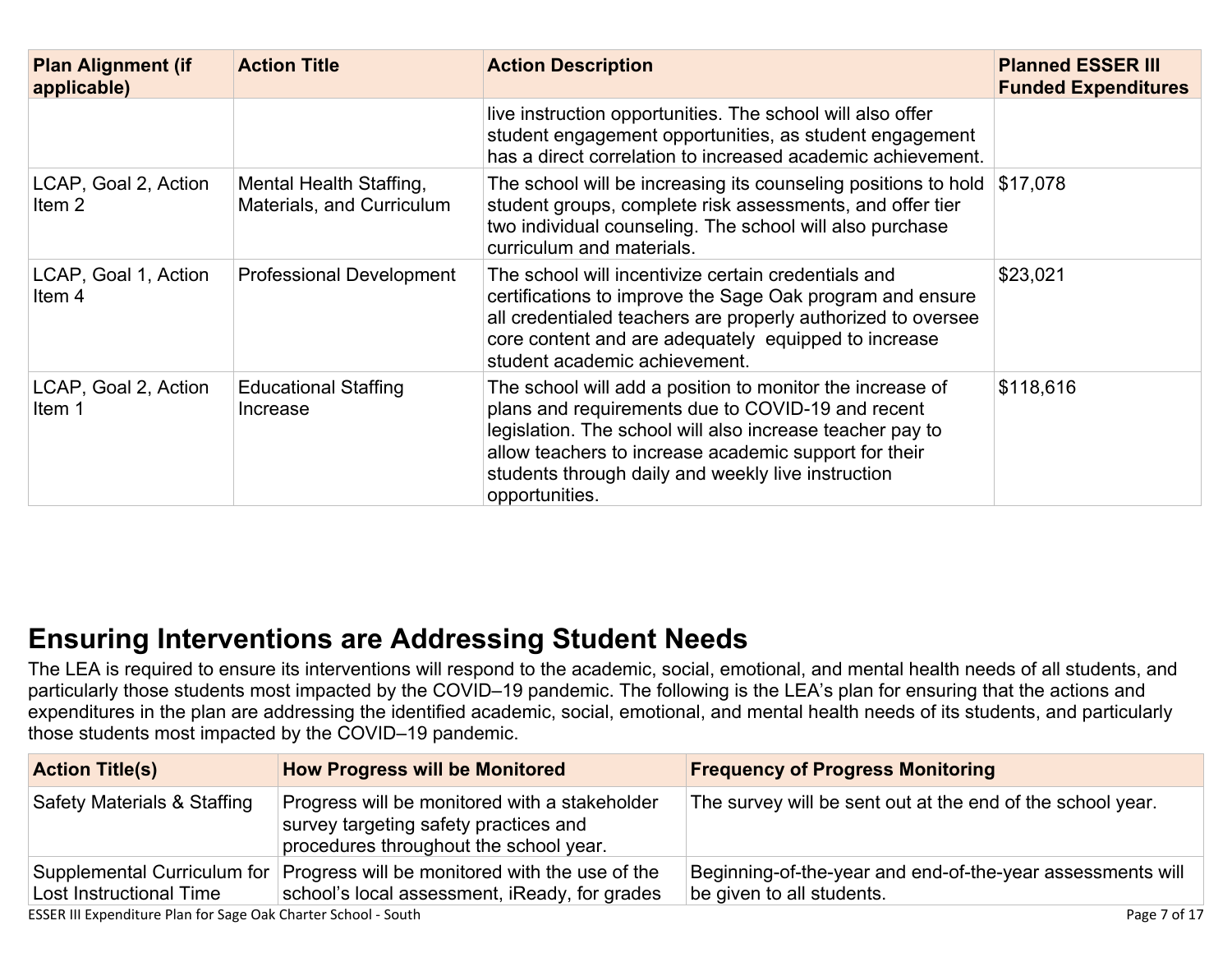| <b>Action Title(s)</b>                     | <b>How Progress will be Monitored</b>                                                                                                                                                                                                                                                                                                                                                  | <b>Frequency of Progress Monitoring</b>                                                                                                                                                                                                                                                                            |
|--------------------------------------------|----------------------------------------------------------------------------------------------------------------------------------------------------------------------------------------------------------------------------------------------------------------------------------------------------------------------------------------------------------------------------------------|--------------------------------------------------------------------------------------------------------------------------------------------------------------------------------------------------------------------------------------------------------------------------------------------------------------------|
|                                            | K-12, which provides information on a student's<br>academic achievement levels.<br>Progress will also be monitored through the<br>school's college and career readiness rates and<br>graduation rates for our high school students.<br>Progress will also be monitored with the use of<br>the ELPAC exam for our English learners and<br>the reclassification rates based on the exam. | Additionally, students who are below grade level will also<br>complete a mid-year assessment.<br>College and career readiness rates and graduation rates will<br>be monitored annually, at the end of each school year.<br>The ELPAC exam is monitored annually in the<br>spring/summer.                           |
| <b>Student Technology</b>                  | Progress will be monitored with the use of the<br>school's local assessment, iReady, for grades<br>K-12, which provides information on a student's<br>academic achievement levels.<br>Progress will also be monitored with the use of<br>the ELPAC exam for our English learners and<br>the reclassification rates based on the exam.                                                  | Beginning-of-the-year and end-of-the-year assessments will<br>be given to all students.<br>Additionally, students who are below grade level will also<br>complete a mid-year assessment.<br>The ELPAC exam is monitored annually in the<br>spring/summer.                                                          |
| <b>Summer Learning Program</b><br>Staffing | Progress will be monitored with the use of the<br>school's local assessment, iReady, for grades<br>K-12, which provides information on a student's<br>academic achievement levels.<br>Progress will also be monitored through the<br>school's college and career readiness rates and<br>graduation rates for our high school students.                                                 | Beginning-of-the-year and end-of-the-year assessments will<br>be given to all students.<br>Additionally, students who are below grade level will also<br>complete a mid-year assessment.<br>College and career readiness rates and graduation rates will<br>be monitored annually, at the end of each school year. |
| Paraprofessionals                          | Progress will be monitored with the use of the<br>school's local assessment, iReady, for grades<br>K-12, which provides information on a student's<br>academic achievement levels.                                                                                                                                                                                                     | Beginning-of-the-year and end-of-the-year assessments will<br>be given to all students.<br>Additionally, students who are below grade level will also<br>complete a mid-year assessment.                                                                                                                           |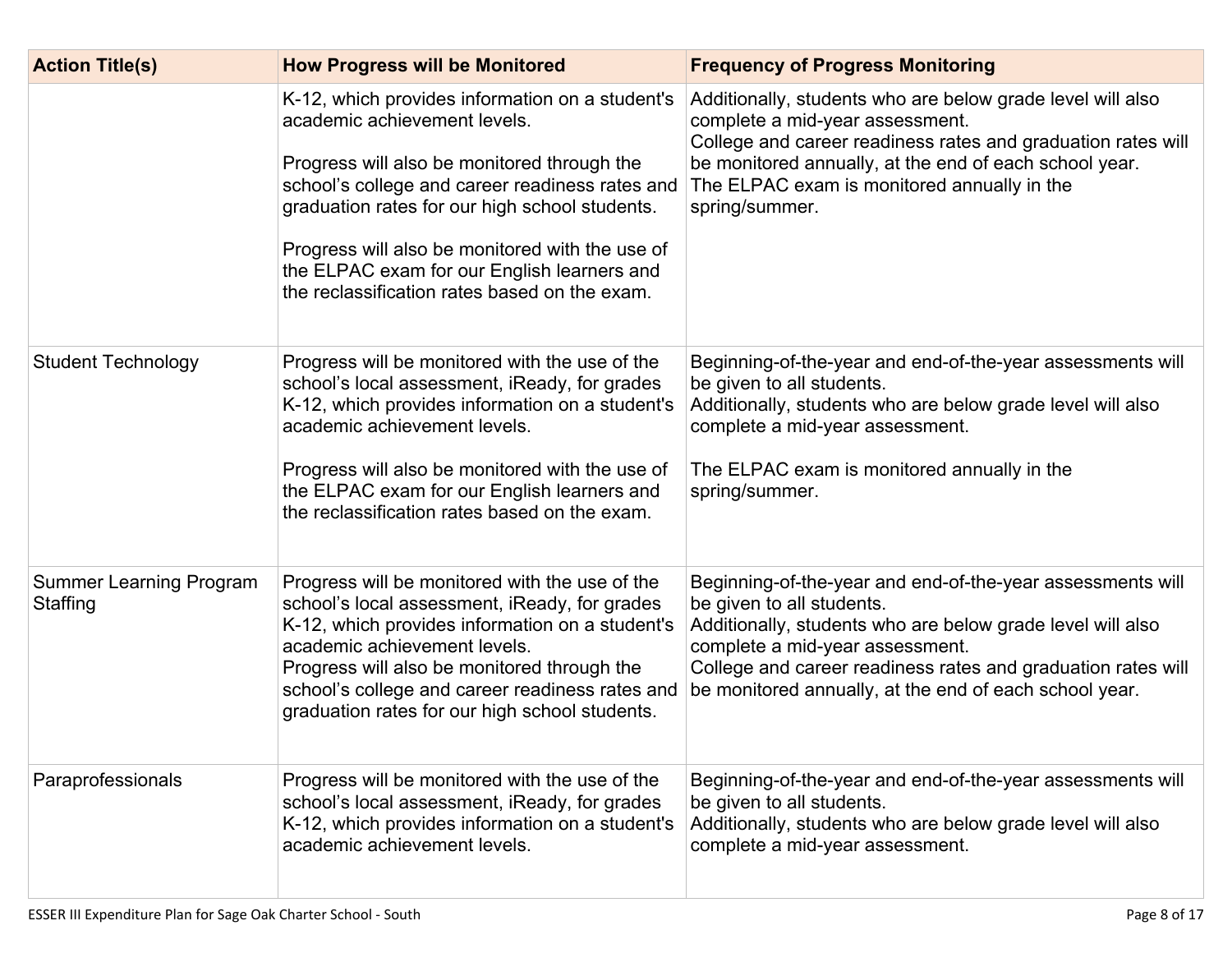| <b>Action Title(s)</b>                               | <b>How Progress will be Monitored</b>                                                                                                                                                                                                                                                   | <b>Frequency of Progress Monitoring</b>                                                                                                                                                                                                                               |
|------------------------------------------------------|-----------------------------------------------------------------------------------------------------------------------------------------------------------------------------------------------------------------------------------------------------------------------------------------|-----------------------------------------------------------------------------------------------------------------------------------------------------------------------------------------------------------------------------------------------------------------------|
| Supplemental Curriculum &<br>Engagement              | Progress will be monitored with the use of the<br>school's local assessment, iReady, for grades<br>K-12, which provides information on a student's<br>academic achievement levels.<br>Progress will also be monitored through our<br>ADA rates to monitor student engagement<br>levels. | Beginning-of-the-year and end-of-the-year assessments will<br>be given to all students.<br>Additionally, students who are below grade level will also<br>complete a mid-year assessment.<br>ADA rates will be monitored at the end of each school<br>learning period. |
|                                                      |                                                                                                                                                                                                                                                                                         |                                                                                                                                                                                                                                                                       |
| Mental Health Staffing,<br>Materials, and Curriculum | Progress will be monitored through the LCAP<br>stakeholder survey questions pertaining to<br>mental health services offered.                                                                                                                                                            | The survey is sent out once a year in the winter.                                                                                                                                                                                                                     |
| <b>Professional Development</b>                      | Progress will be monitored with the use of the<br>school's local assessment, iReady, for grades<br>K-12, which provides information on a student's<br>academic achievement levels.                                                                                                      | Beginning-of-the-year and end-of-the-year assessments will<br>be given to all students.<br>Additionally, students who are below grade level will also<br>complete a mid-year assessment.                                                                              |
| <b>Educational Staffing</b><br>Increase              | Progress will be monitored with the use of the<br>school's local assessment, iReady, for grades<br>K-12, which provides information on a student's<br>academic achievement levels.                                                                                                      | Beginning-of-the-year and end-of-the-year assessments will<br>be given to all students.<br>Additionally, students who are below grade level will also<br>complete a mid-year assessment.                                                                              |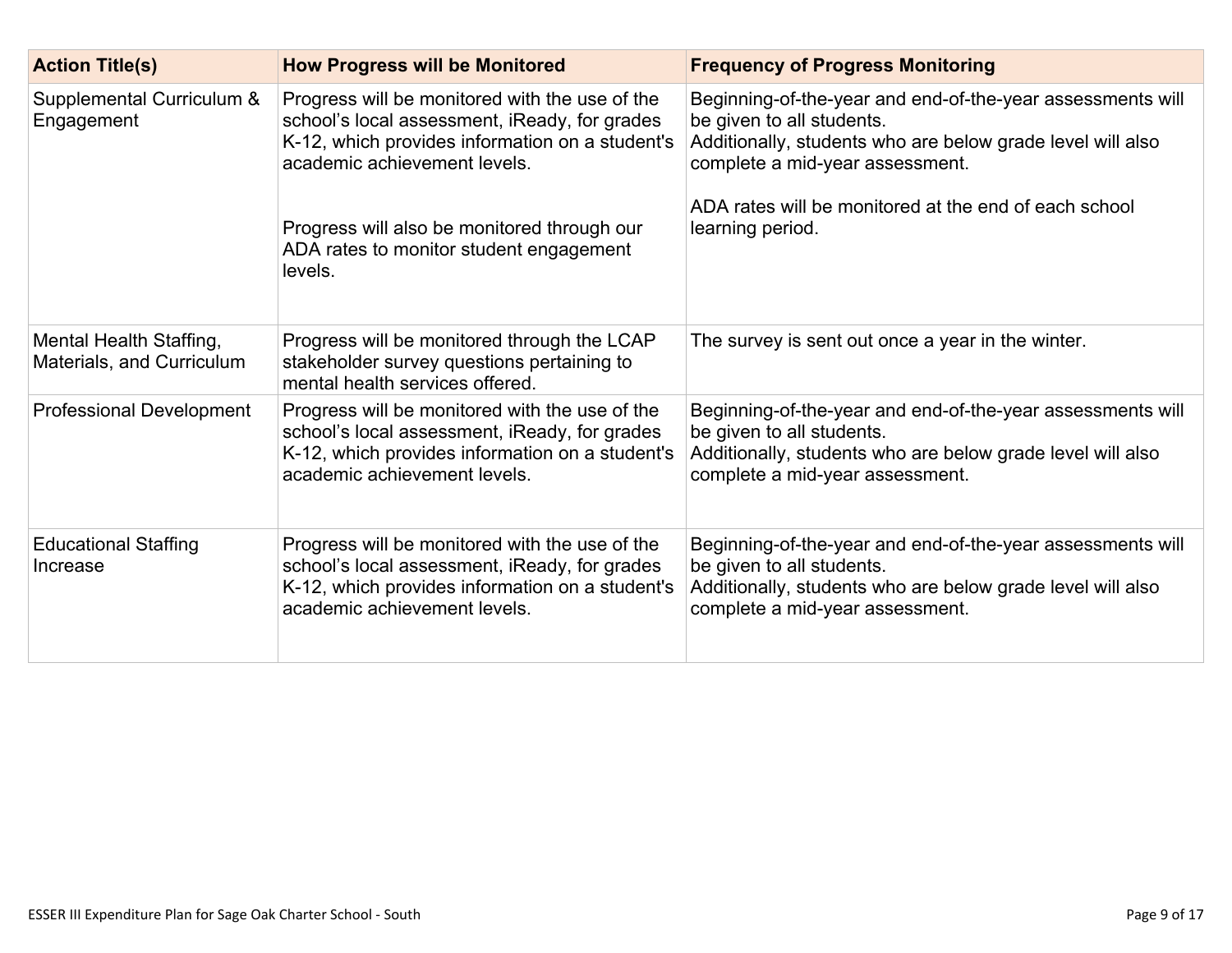# **ESSER III Expenditure Plan Instructions**

#### **Introduction**

School districts, county offices of education (COEs), or charter schools, collectively known as local educational agencies (LEAs), that receive Elementary and Secondary School Emergency Relief (ESSER) funds under the American Rescue Plan (ARP) Act, referred to as ESSER III funds, are required to develop a plan for how they will use ESSER III funds to, at a minimum, address students' academic, social, emotional, and mental health needs, as well as the opportunity gaps that existed before, and were exacerbated by, the COVID-19 pandemic.

The plan must be adopted by the local governing board or body of the LEA at a public meeting on or before October 29, 2021 and must be submitted for review and approval within five days of adoption. A school district must submit its ESSER III Expenditure Plan to its COE for review and approval; a COE must submit its plan to the California Department of Education for review and approval. A charter school must submit its plan to its chartering authority for review and to the COE of the county in which the charter school operates for review and approval.

In addition, consistent with the requirements of the ARP, Volume 86, *Federal Register*, page 21201, April 22, 2021, the ESSER III Expenditure Plan must be:

- Written in an understandable and uniform format;
- Written in a language that parents can understand, to the extent practicable;
	- $\circ$  If it is not practicable to provide written translations to a parent with limited English proficiency, the plan must be orally translated for parents
- Provided in an alternative format to a parent who is an individual with a disability as defined by the Americans with Disabilities Act, upon request; and
- Be made publicly available on the LEA's website.

For additional information regarding ESSER III funding please see the ARP Act Funding web page at <https://www.cde.ca.gov/fg/cr/arpact.asp>.

For technical assistance related to the completion of the ESSER III Expenditure Plan, please contact [EDReliefFunds@cde.ca.gov](mailto:EDReliefFunds@cde.ca.gov).

#### **Fiscal Requirements**

- The LEA must use at least 20 percent (20%) of its ESSER III apportionment for expenditures related to addressing the academic impact of lost instructional time through the implementation of evidence-based interventions, such as summer learning or summer enrichment, extended day, comprehensive afterschool programs, or extended school year programs.
	- o For purposes of this requirement, "evidence-based interventions" include practices or programs that have **evidence** to show that they are effective at producing results and improving outcomes when implemented. This kind of evidence has generally been produced through formal studies and research. There are four tiers, or levels, of evidence:

ESSER III Expenditure Plan for Sage Oak Charter School - South **Page 10** of 17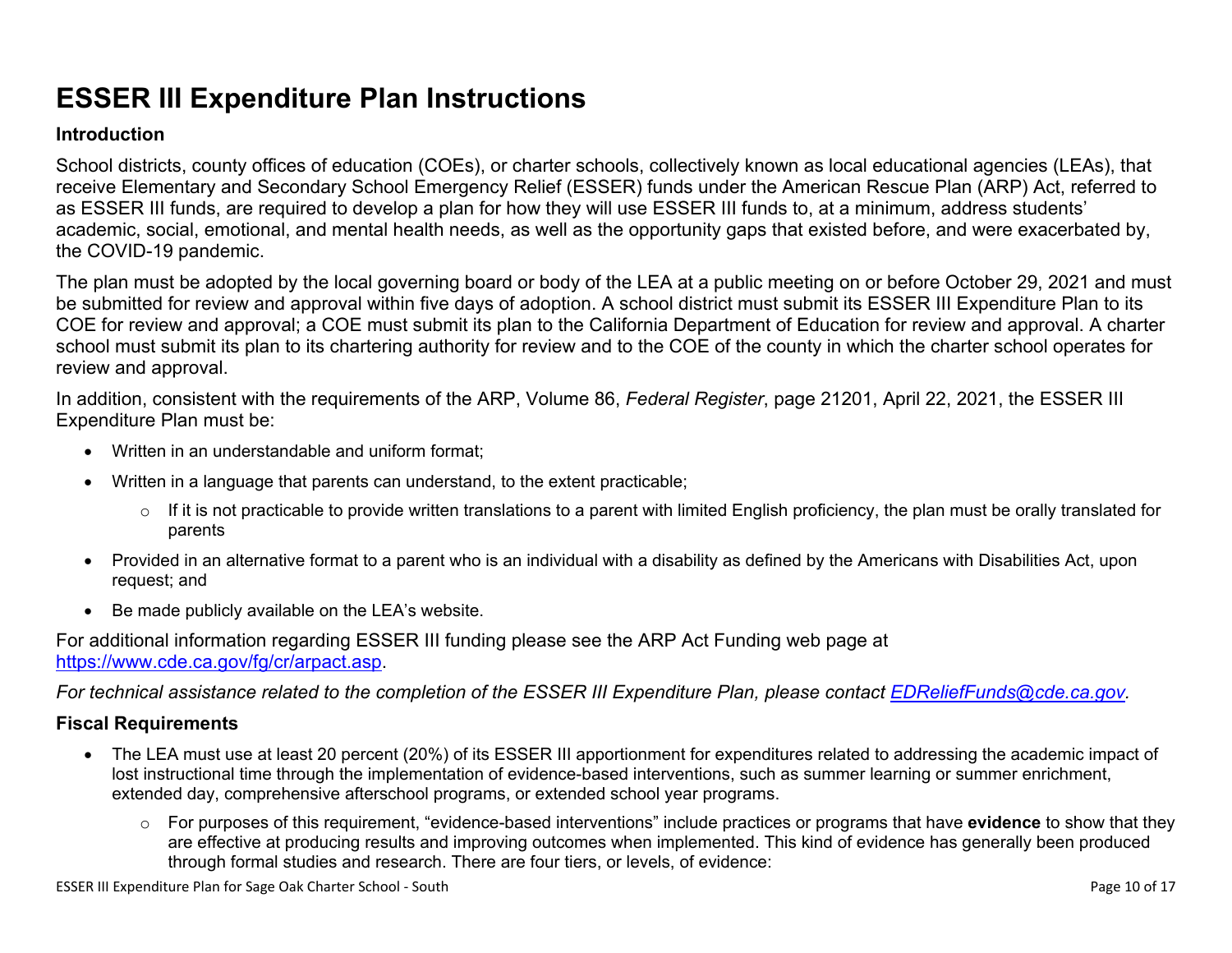- **Tier 1 – Strong Evidence**: the effectiveness of the practices or programs is supported by one or more well-designed and wellimplemented randomized control experimental studies.
- **Tier 2 – Moderate Evidence**: the effectiveness of the practices or programs is supported by one or more well-designed and wellimplemented quasi-experimental studies.
- **Tier 3 – Promising Evidence**: the effectiveness of the practices or programs is supported by one or more well-designed and wellimplemented correlational studies (with statistical controls for selection bias).
- **Tier 4 – Demonstrates a Rationale**: practices that have a well-defined logic model or theory of action, are supported by research, and have some effort underway by a State Educational Agency, LEA, or outside research organization to determine their effectiveness.
- o **For additional information please see the Evidence-Based Interventions Under the ESSA web page at** <https://www.cde.ca.gov/re/es/evidence.asp>**.**
- The LEA must use the remaining ESSER III funds consistent with section 2001(e)(2) of the ARP Act, including for:
	- $\circ$  Any activity authorized by the Elementary and Secondary Education Act (ESEA) of 1965;
	- $\circ$  Any activity authorized by the Individuals with Disabilities Education Act (IDEA);
	- o Any activity authorized by the Adult Education and Family Literacy Act;
	- $\circ$  Any activity authorized by the Carl D. Perkins Career and Technical Education Act of 2006;
	- $\circ$  Coordination of preparedness and response efforts of LEAs with State, local, Tribal, and territorial public health departments, and other relevant agencies, to improve coordinated responses among such entities to prevent, prepare for, and respond to COVID-19;
	- $\circ$  Activities to address the unique needs of low-income students, students with disabilities, English learners, racial and ethnic minorities, homeless students, and foster youth, including how outreach and service delivery will meet the needs of each population;
	- o Developing and implementing procedures and systems to improve the preparedness and response efforts of LEAs;
	- $\circ$  Training and professional development for staff of the LEA on sanitation and minimizing the spread of infectious diseases;
	- $\circ$  Purchasing supplies to sanitize and clean the facilities of an LEA, including buildings operated by such agency;
	- $\circ$  Planning for, coordinating, and implementing activities during long-term closures, including providing meals to eligible students, providing technology for online learning to all students, providing guidance for carrying out requirements under IDEA, and ensuring other educational services can continue to be provided consistent with all Federal, State, and local requirements;
	- $\circ$  Purchasing education technology (including hardware, software, and connectivity) for students who are served by the LEA that aids in regular and substantive educational interaction between students and their classroom instructors, including low-income students and children with disabilities, which may include assistive technology or adaptive equipment;
	- $\circ$  Providing mental health services and supports, including through the implementation of evidence-based full-service community schools;
	- o Planning and implementing activities related to summer learning and supplemental after school programs, including providing classroom instruction or online learning during the summer months and addressing the needs of underserved students;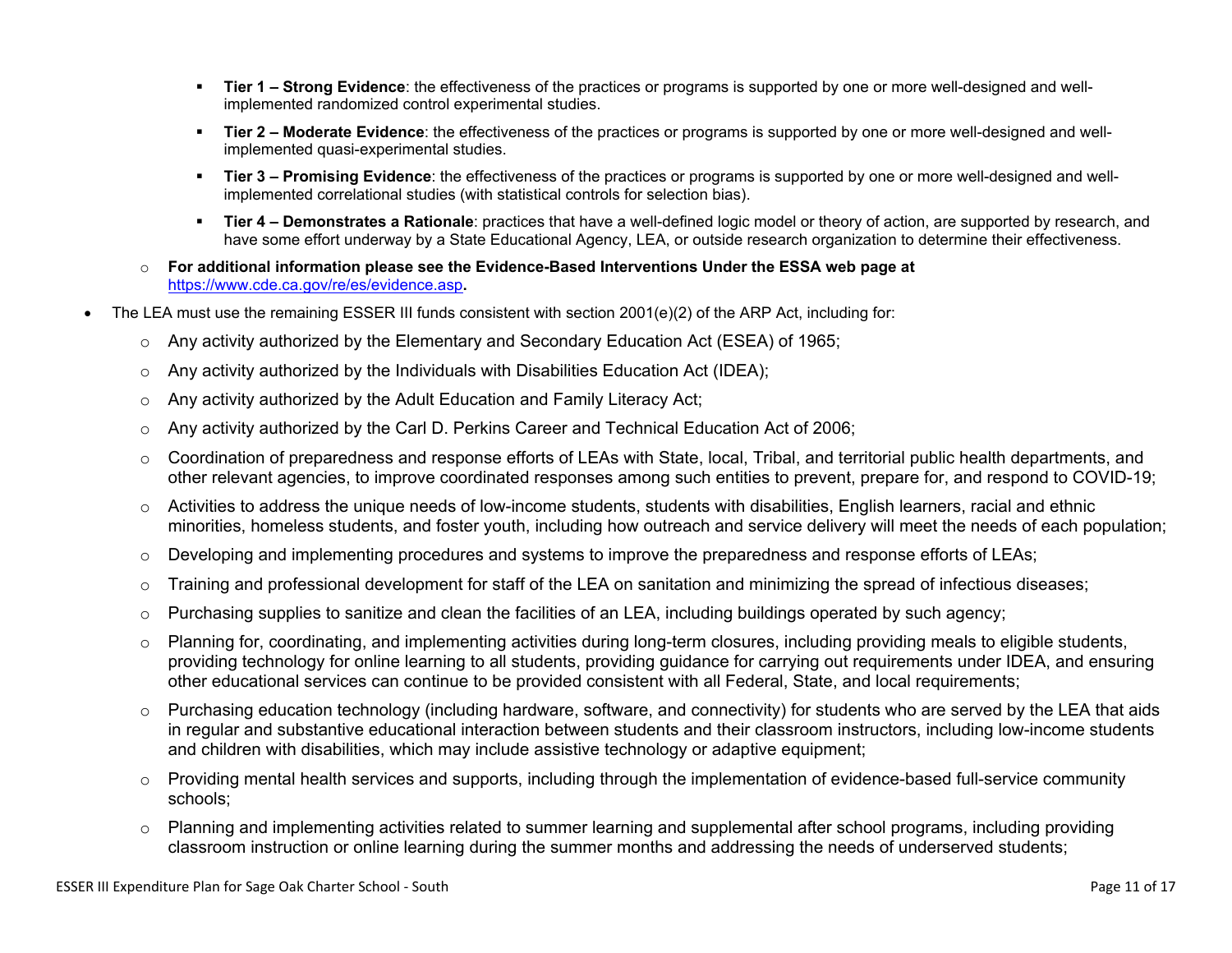- $\circ$  Addressing learning loss among students, including underserved students, by:
	- Administering and using high-quality assessments that are valid and reliable, to accurately assess students' academic progress and assist educators in meeting students' academic needs, including through differentiated instruction,
	- **IMPLEMENTER IMPLEMENT LIME STARK IMPLEMENT IMPLEMENT IMPLY** Implementing evidents,
	- Providing information and assistance to parents and families of how they can effectively support students, including in a distance learning environment, and
	- Tracking student attendance and improving student engagement in distance education;

**Note:** A definition of "underserved students" is provided in the Community Engagement section of the instructions.

- $\circ$  School facility repairs and improvements to enable operation of schools to reduce risks of virus transmission and exposure to environmental health hazards, and to support student health needs;
- $\circ$  Inspection, testing, maintenance, repair, replacement, and upgrade projects to improve the indoor air quality in school facilities, including mechanical and nonmechanical heating, ventilation, and air conditioning systems, filtering, purification and other air cleaning, fans, control systems, and window and door replacement;
- $\circ$  Developing strategies and implementing public health protocols including, to the greatest extent practicable, policies in line with guidance from the Centers for Disease Control and Prevention (CDC) for the reopening and operation of school facilities to effectively maintain the health and safety of students, educators, and other staff;
- $\circ$  Other activities that are necessary to maintain the operation of and continuity of services in LEAs and continuing to employ existing staff of the LEA.

#### <span id="page-11-0"></span>**Other LEA Plans Referenced in this Plan**

In developing the plan, the LEA has flexibility to include community input and/or actions included in other planning documents, such as the Local Control and Accountability Plan (LCAP) and/or the Expanded Learning Opportunities (ELO) Grant Plan, provided that the input and/or actions address the requirements of the ESSER III Expenditure Plan.

An LEA that chooses to utilize community input and/or actions from other planning documents must provide the name of the plan(s) referenced by the LEA and a description of where the plan(s) may be accessed by the public (such as a link to a web page or the street address of where the plan(s) are available) in the table. The LEA may add or delete rows from the table as necessary.

An LEA that chooses not to utilize community input and/or actions from other planning documents may provide a response of "Not Applicable" in the table.

#### <span id="page-11-1"></span>**Summary of Expenditures**

The Summary of Expenditures table provides an overview of the ESSER III funding received by the LEA and how the LEA plans to use its ESSER III funds to support the strategies and interventions being implemented by the LEA.

#### **Instructions**

ESSER III Expenditure Plan for Sage Oak Charter School - South **Page 12 of 17** and the School - South Page 12 of 17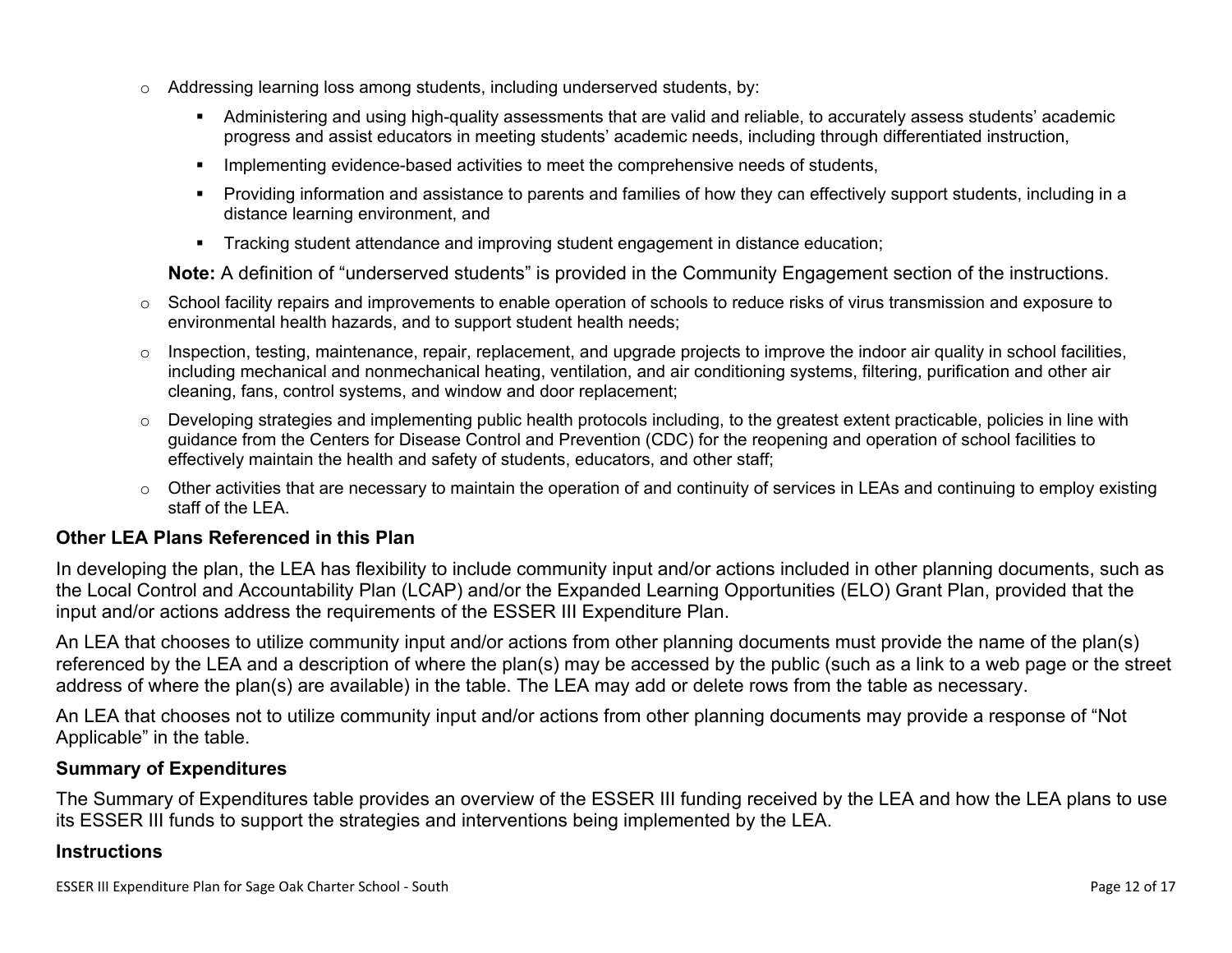For the 'Total ESSER III funds received by the LEA,' provide the total amount of ESSER III funds received by the LEA.

In the Total Planned ESSER III Expenditures column of the table, provide the amount of ESSER III funds being used to implement the actions identified in the applicable plan sections.

For the 'Total ESSER III funds included in this plan,' provide the total amount of ESSER III funds being used to implement actions in the plan.

#### <span id="page-12-0"></span>**Community Engagement**

#### **Purpose and Requirements**

An LEA's decisions about how to use its ESSER III funds will directly impact the students, families, and the local community, and thus the LEA's plan must be tailored to the specific needs faced by students and schools. These community members will have significant insight into what prevention and mitigation strategies should be pursued to keep students and staff safe, as well as how the various COVID–19 prevention and mitigation strategies impact teaching, learning, and day-to-day school experiences.

An LEA must engage in meaningful consultation with the following community members, as applicable to the LEA:

- Students:
- Families, including families that speak languages other than English;
- School and district administrators, including special education administrators;
- Teachers, principals, school leaders, other educators, school staff, and local bargaining units, as applicable.

"Meaningful consultation" with the community includes considering the perspectives and insights of each of the required community members in identifying the unique needs of the LEA, especially related to the effects of the COVID-19 pandemic. Comprehensive strategic planning will utilize these perspectives and insights to determine the most effective strategies and interventions to address these needs through the programs and services the LEA implements with its ESSER III funds.

Additionally, an LEA must engage in meaningful consultation with the following groups to the extent that they are present or served in the LEA:

- Tribes;
- Civil rights organizations, including disability rights organizations (e.g. the American Association of People with Disabilities, the American Civil Liberties Union, National Association for the Advancement of Colored People, etc.); and
- Individuals or advocates representing the interests of children with disabilities, English learners, homeless students, foster youth, migratory students, children who are incarcerated, and other underserved students.
	- o For purposes of this requirement "underserved students" include:
		- **Students who are low-income:**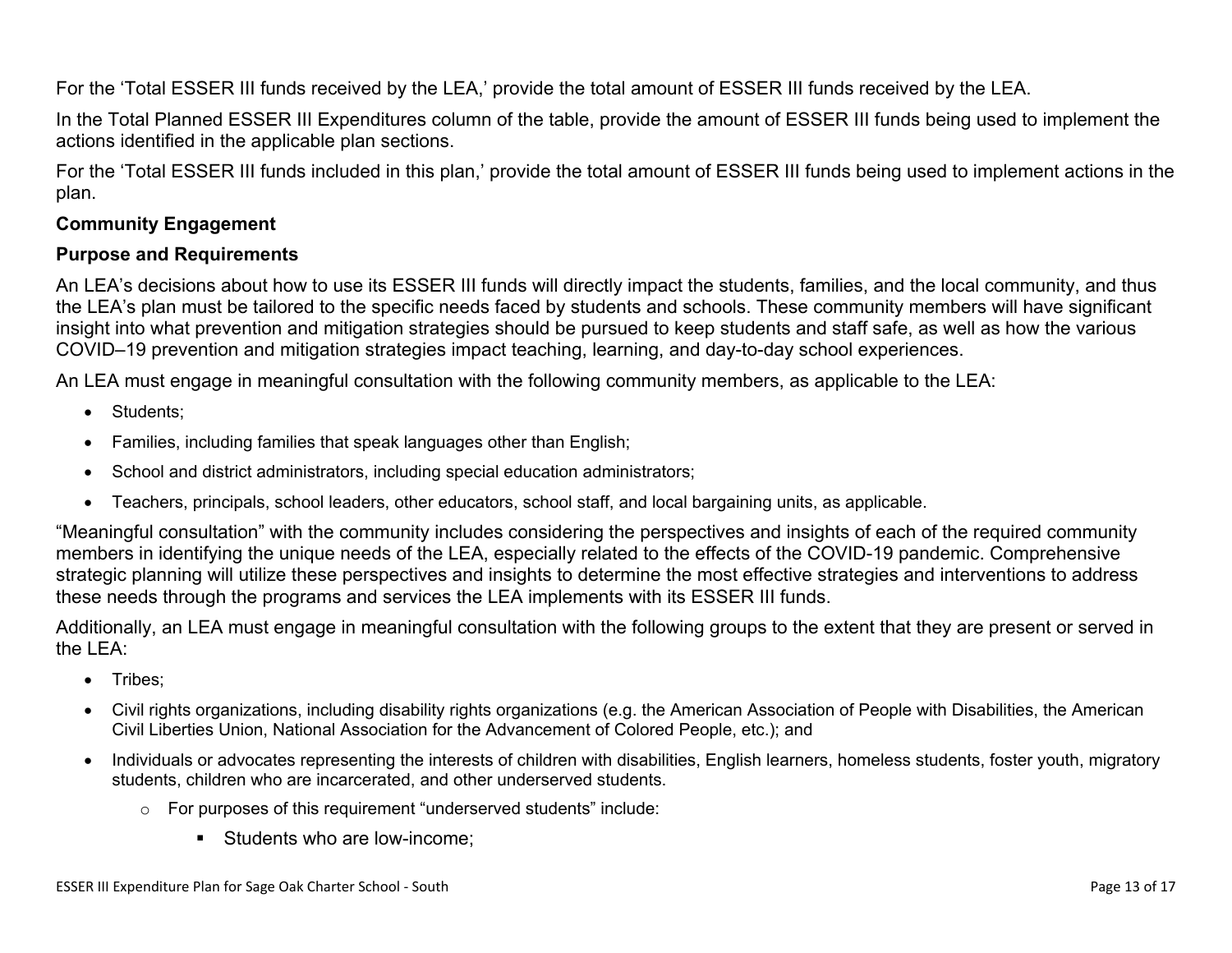- Students who are English learners;
- Students of color:
- Students who are foster youth;
- Homeless students;
- **Students with disabilities: and**
- **Migratory students.**

LEAs are also encouraged to engage with community partners, expanded learning providers, and other community organizations in developing the plan.

Information and resources that support effective community engagement may be found under *Resources* on the following web page of the CDE's website: <https://www.cde.ca.gov/re/lc>.

#### **Instructions**

In responding to the following prompts, the LEA may reference or include input provided by community members during the development of existing plans, including the LCAP and/or the ELO Grant Plan, to the extent that the input is applicable to the requirements of the ESSER III Expenditure Plan. Descriptions provided should include sufficient detail yet be sufficiently succinct to promote a broad understanding among the LEA's local community.

#### A description of the efforts made by the LEA to meaningfully consult with its required community members and the **opportunities provided by the LEA for public input in the development of the plan.**

A sufficient response to this prompt will describe how the LEA sought to meaningfully consult with its required community members in the development of the plan, how the LEA promoted the opportunities for community engagement, and the opportunities that the LEA provided for input from the public at large into the development of the plan.

As noted above, a description of "meaningful consultation" with the community will include an explanation of how the LEA has considered the perspectives and insights of each of the required community members in identifying the unique needs of the LEA, especially related to the effects of the COVID-19 pandemic.

#### **A description of the how the development of the plan was influenced by community input.**

A sufficient response to this prompt will provide clear, specific information about how input from community members and the public at large was considered in the development of the LEA's plan for its use of ESSER III funds. This response must describe aspects of the ESSER III Expenditure Plan that were influenced by or developed in response to input from community members.

- For the purposes of this prompt, "aspects" may include:
	- Prevention and mitigation strategies to continuously and safely operate schools for in-person learning;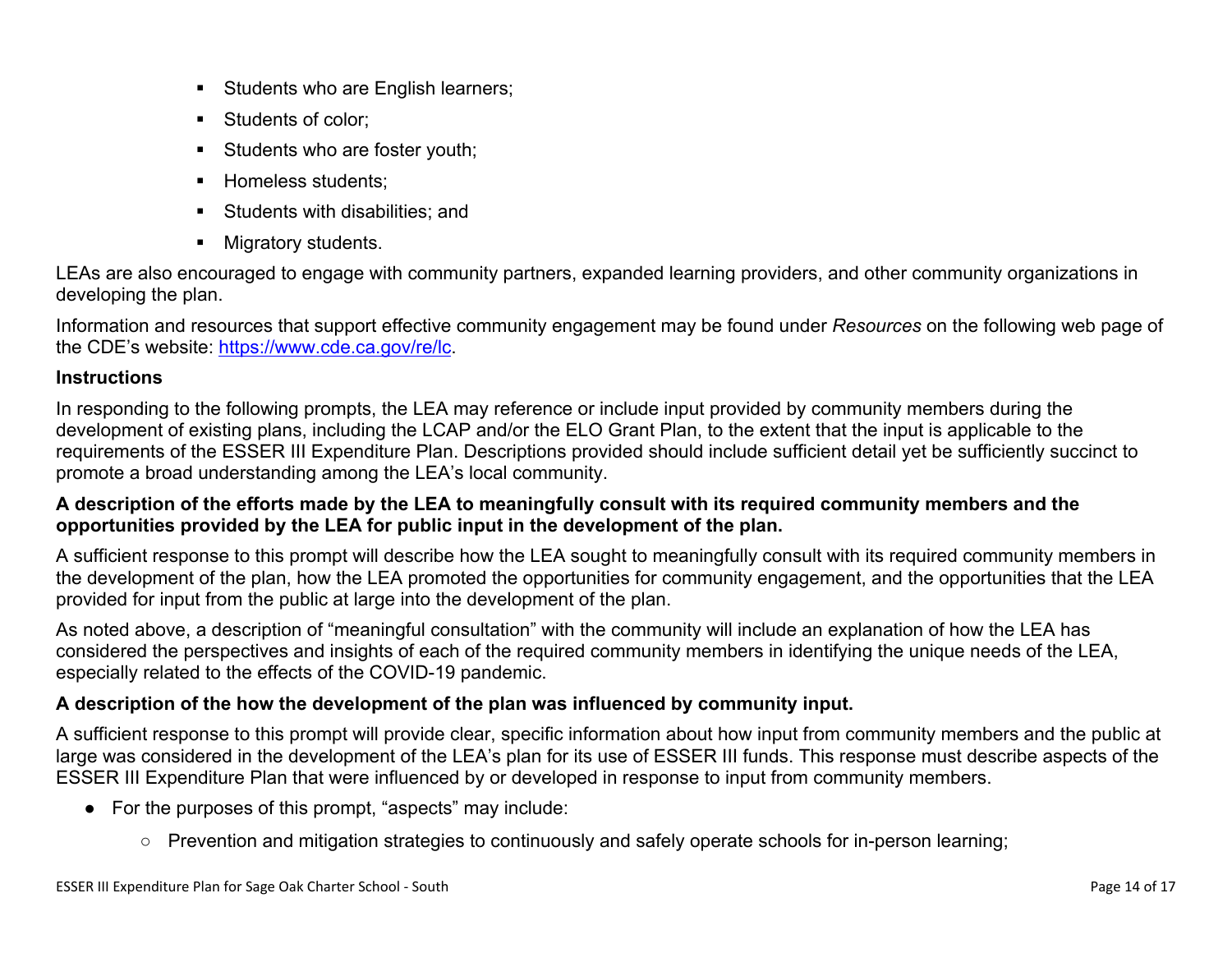- Strategies to address the academic impact of lost instructional time through implementation of evidence-based interventions (e.g. summer learning or summer enrichment, extended day, comprehensive afterschool programs, or extended school year programs);
- Any other strategies or activities implemented with the LEA's ESSER III fund apportionment consistent with section 2001(e)(2) of the ARP Act; and
- Progress monitoring to ensure interventions address the academic, social, emotional, and mental health needs for all students, especially those students disproportionately impacted by COVID-19

For additional information and guidance, please see the U.S. Department of Education's Roadmap to Reopening Safely and Meeting All Students' Needs Document, available here: [https://www2.ed.gov/documents/coronavirus/reopening-2.pdf.](https://www2.ed.gov/documents/coronavirus/reopening-2.pdf)

#### <span id="page-14-0"></span>**Planned Actions and Expenditures**

#### **Purpose and Requirements**

As noted in the Introduction, an LEA receiving ESSER III funds is required to develop a plan to use its ESSER III funds to, at a minimum, address students' academic, social, emotional, and mental health needs, as well as the opportunity gaps that existed before, and were exacerbated by, the COVID-19 pandemic.

#### **Instructions**

An LEA has the flexibility to include actions described in existing plans, including the LCAP and/or ELO Grant Plan, to the extent that the action(s) address the requirements of the ESSER III Expenditure Plan. When including action(s) from other plans, the LEA must describe how the action(s) included in the ESSER III Expenditure Plan supplement the work described in the plan being referenced. The LEA must specify the amount of ESSER III funds that it intends to use to implement the action(s); these ESSER III funds must be in addition to any funding for those action(s) already included in the plan(s) referenced by the LEA. Descriptions of actions provided should include sufficient detail yet be sufficiently succinct to promote a broad understanding among the LEA's local community.

#### <span id="page-14-1"></span>**Strategies for Continuous and Safe In-Person Learning**

Provide the total amount of funds being used to implement actions related to Continuous and Safe In-Person Learning, then complete the table as follows:

- If the action(s) are included in another plan, identify the plan and provide the applicable goal and/or action number from the plan. If the action(s) are not included in another plan, write "N/A".
- Provide a short title for the  $action(s)$ .
- Provide a description of the action(s) the LEA will implement using ESSER III funds for prevention and mitigation strategies that are, to the greatest extent practicable, in line with the most recent CDC guidance, in order to continuously and safely operate schools for in-person learning.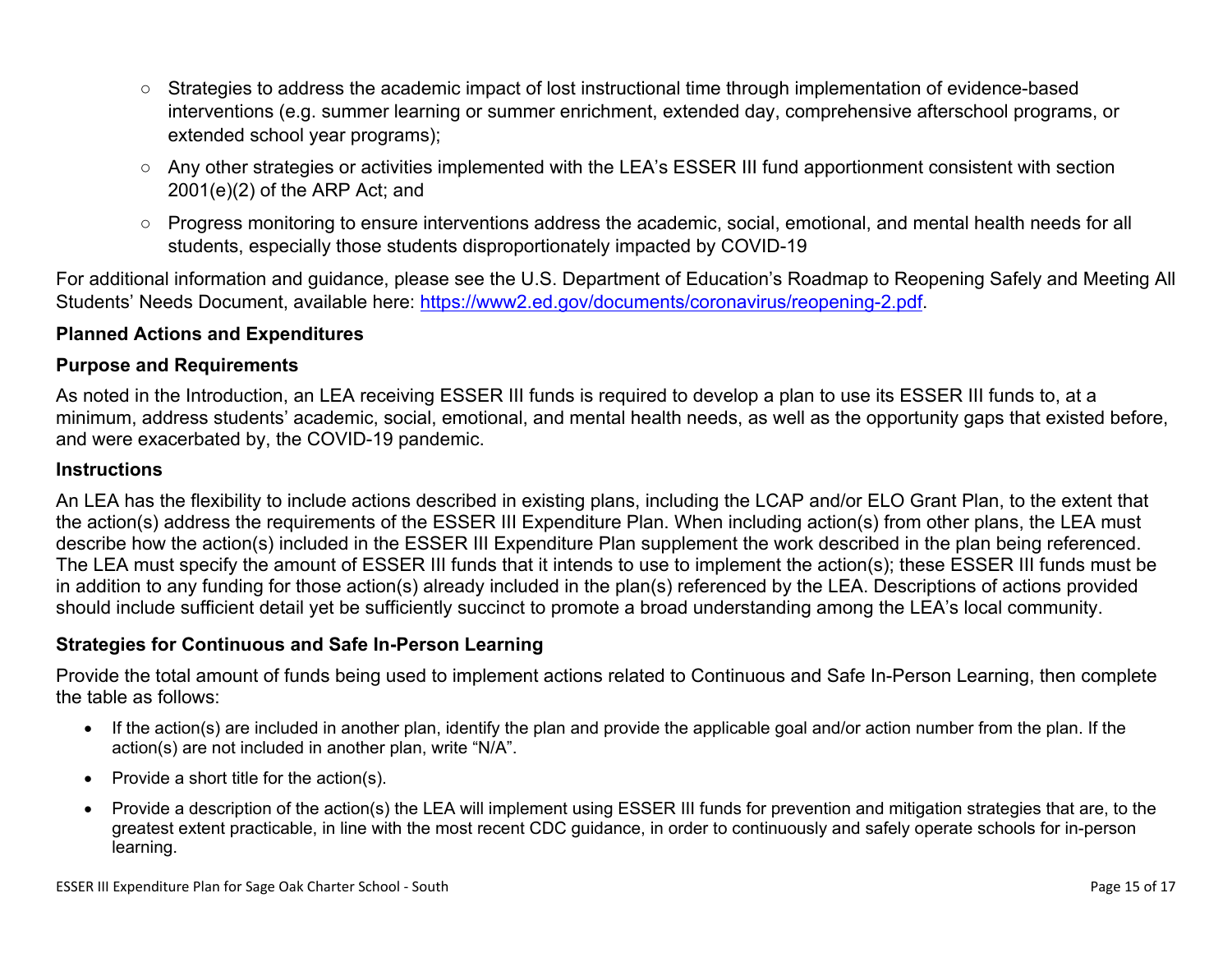Specify the amount of ESSER III funds the LEA plans to expend to implement the action(s); these ESSER III funds must be in addition to any funding for those action(s) already included in the plan(s) referenced by the LEA.

#### <span id="page-15-0"></span>**Addressing the Impact of Lost Instructional Time**

As a reminder, the LEA must use not less than 20 percent of its ESSER III funds to address the academic impact of lost instructional time. Provide the total amount of funds being used to implement actions related to addressing the impact of lost instructional time, then complete the table as follows:

- If the action(s) are included in another plan, identify the plan and provide the applicable goal and/or action number from the plan. If the action(s) are not included in another plan, write "N/A".
- Provide a short title for the  $action(s)$ .
- Provide a description of the action(s) the LEA will implement using ESSER III funds to address the academic impact of lost instructional time through the implementation of evidence-based interventions, such as summer learning or summer enrichment, extended day, comprehensive afterschool programs, or extended school year programs.
- Specify the amount of ESSER III funds the LEA plans to expend to implement the action(s); these ESSER III funds must be in addition to any funding for those action(s) already included in the plan(s) referenced by the LEA.

#### <span id="page-15-1"></span>**Use of Any Remaining Funds**

After completing the Strategies for Continuous and Safe In-Person Learning and the Addressing the Impact of Lost Instructional Time portions of the plan, the LEA may use any remaining ESSER III funds to implement additional actions to address students' academic, social, emotional, and mental health needs, as well as to address opportunity gaps, consistent with the allowable uses identified above in the Fiscal Requirements section of the Instructions. LEAs choosing to use ESSER III funds in this manner must provide the total amount of funds being used to implement actions with any remaining ESSER III funds, then complete the table as follows:

- If the action(s) are included in another plan, identify the plan and provide the applicable goal and/or action number from the plan. If the action(s) are not included in another plan, write "N/A".
- Provide a short title for the  $action(s)$ .
- Provide a description of any additional action(s) the LEA will implement to address students' academic, social, emotional, and mental health needs, as well as to address opportunity gaps, consistent with the allowable uses identified above in the Fiscal Requirements section of the Instructions. If an LEA has allocated its entire apportionment of ESSER III funds to strategies for continuous and safe in-person learning and/or to addressing the impact of lost instructional time, the LEA may indicate that it is not implementing additional actions.
- Specify the amount of ESSER III funds the LEA plans to expend to implement the action(s); these ESSER III funds must be in addition to any funding for those action(s) already included in the plan(s) referenced by the LEA. If the LEA it is not implementing additional actions the LEA must indicate "\$0".

#### <span id="page-15-2"></span>**Ensuring Interventions are Addressing Student Needs**